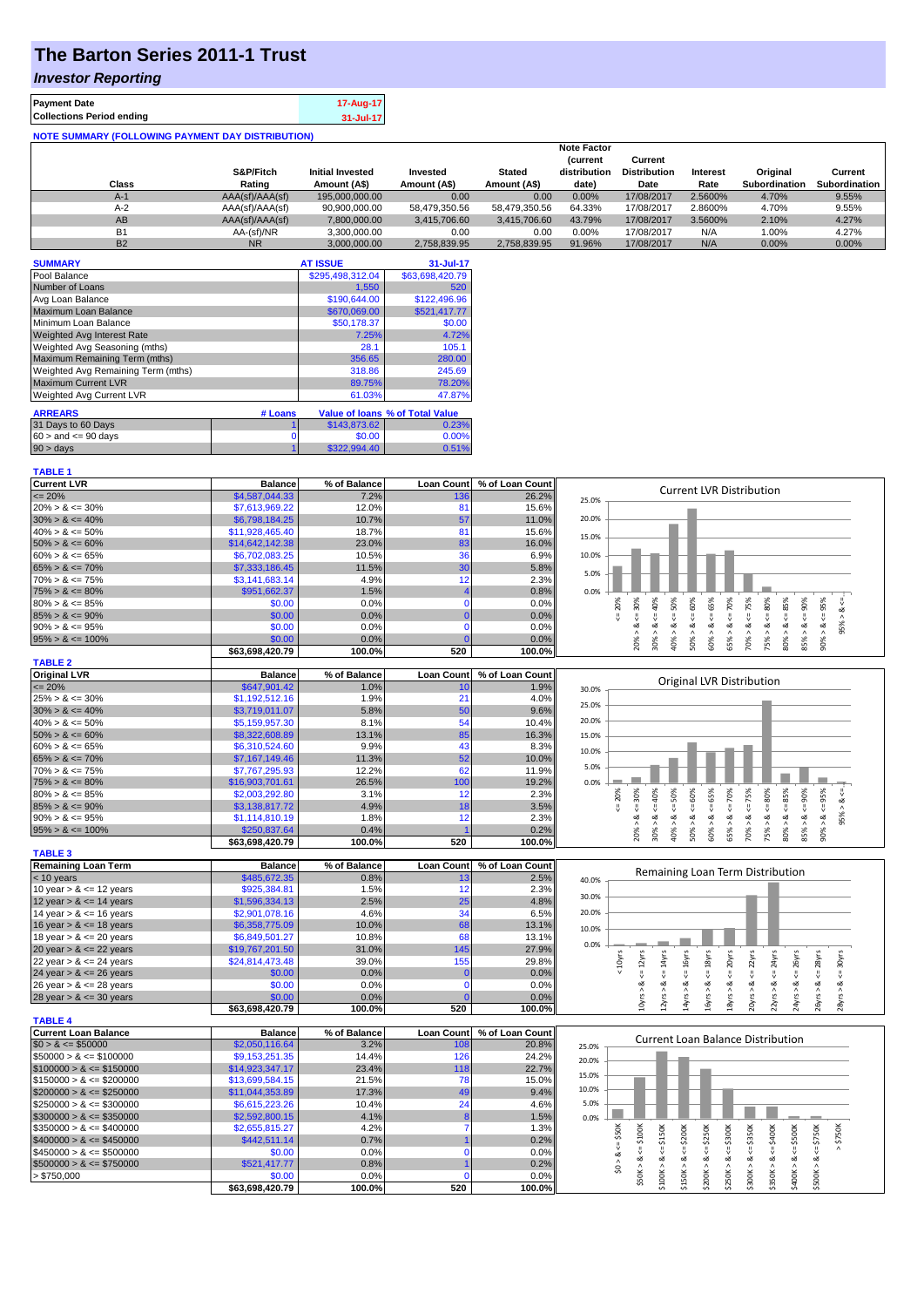## **The Barton Series 2011-1 Trust**

### *Investor Reporting*

| <b>Payment Date</b>                              |                                   | 17-Aug-17         |                             |                              |                                                                                                                                                                |
|--------------------------------------------------|-----------------------------------|-------------------|-----------------------------|------------------------------|----------------------------------------------------------------------------------------------------------------------------------------------------------------|
| <b>Collections Period ending</b>                 |                                   | 31-Jul-17         |                             |                              |                                                                                                                                                                |
| <b>TABLE 5</b>                                   |                                   |                   |                             |                              |                                                                                                                                                                |
| <b>Loan Seasoning</b>                            | <b>Balance</b>                    | % of Balance      | <b>Loan Count</b>           | % of Loan Count              | Loan Seasoning Distribution                                                                                                                                    |
| $= 6$ mths                                       | \$0.00                            | 0.0%              | $\mathbf{0}$                | 0.0%                         | 40.0%                                                                                                                                                          |
| $> 8 \le 12$ mth                                 | \$0.00                            | 0.0%              | $\mathbf 0$                 | 0.0%                         | 35.0%<br>30.0%                                                                                                                                                 |
| $12 > 8 \le 18$ mths                             | \$0.00                            | 0.0%              | $\mathbf{0}$                | 0.0%                         | 25.0%                                                                                                                                                          |
| $18 > 8 \le 24$ mths                             | \$0.00<br>\$0.00                  | 0.0%<br>0.0%      | $\mathbf 0$<br>$\mathbf{0}$ | 0.0%<br>0.0%                 | 20.0%                                                                                                                                                          |
| $2 > 8 \le 3$ years<br>$3 > 8 \le 4$ years       | \$0.00                            | 0.0%              | $\mathbf 0$                 | 0.0%                         | 15.0%                                                                                                                                                          |
| $4 > 8 \le 5$ years                              | \$0.00                            | 0.0%              | $\Omega$                    | 0.0%                         | 10.0%                                                                                                                                                          |
| $5 > 8 \le 6$ years                              | \$0.00                            | 0.0%              | $\mathbf{0}$                | 0.0%                         | 5.0%                                                                                                                                                           |
| $6 > 8 \le 7$ years                              | \$6,394,249.74                    | 10.0%             | 38                          | 7.3%                         | 0.0%                                                                                                                                                           |
| $7 > 8 \le 8$ years                              | \$21,877,077.35                   | 34.3%             | 149                         | 28.7%                        | $\leq$ 8 years<br>$\Leftarrow$ 12 mth<br>$\leq 6$ years<br>$\leq$ 9 years<br>$x = 6$ mths<br>18 mths<br>24 mths<br>$\leq$ = 3 years<br>$\leq 4$ years<br>years |
| $8 > 8 \le 9$ years                              | \$16,074,104.44                   | 25.2%             | 123                         | 23.7%                        | $\leq$ = 7                                                                                                                                                     |
| $9 > 8 \le 10$ years                             | \$6,699,097.66                    | 10.5%             | 58                          | 11.2%                        | $4 > 8 < = 5$ years<br>$<=10$ years<br>₩<br>V<br>ಷ<br>৺<br>ಹ<br>œ<br>ಂಶ<br>$\propto$                                                                           |
| > 10 years                                       | \$12,653,891.60                   | 19.9%             | 152                         | 29.2%                        | 2 > 8<br>5 > 8<br>$12 > 8$ .<br>$\stackrel{\wedge}{\scriptstyle\pi}$<br>$\hat{\circ}$<br>$\hat{z}$<br>$\stackrel{\wedge}{\circ}$<br>18 ><br>$\hat{0}$          |
|                                                  | \$63,698,420.79                   | 100.0%            | 520                         | 100.0%                       |                                                                                                                                                                |
| <b>TABLE 6</b>                                   |                                   |                   |                             |                              |                                                                                                                                                                |
| Postcode Concentration (top 10 by value          | <b>Balance</b>                    | % of Balance      | <b>Loan Count</b>           | % of Loan Count              | Geographic Distribution                                                                                                                                        |
| 5700                                             | \$2,033,090.84                    | 3.2%              | 21                          | 4.0%                         | 0.7%                                                                                                                                                           |
| 2905<br>2614                                     | \$1,670,225.29<br>\$1,516,752.65  | 2.6%<br>2.4%      | 10                          | 1.9%                         | 16.5%                                                                                                                                                          |
| 2617                                             | \$1,468,814.16                    | 2.3%              | 8<br>$\overline{7}$         | 1.5%<br>1.3%                 |                                                                                                                                                                |
| 2615                                             | \$1,461,888.08                    | 2.3%              | 11                          | 2.1%                         | 6.0%                                                                                                                                                           |
| 2602                                             | \$1,392,339.81                    | 2.2%              | 8                           | 1.5%                         |                                                                                                                                                                |
| 2620                                             | \$1,337,173.25                    | 2.1%              | 9                           | 1.7%                         | 52.4%                                                                                                                                                          |
| 5159                                             | \$1,283,744.20                    | 2.0%              | 10                          | 1.9%                         |                                                                                                                                                                |
| 6210                                             | \$1,270,687.03                    | 2.0%              | 11                          | 2.1%                         |                                                                                                                                                                |
| 5162                                             | \$1,263,899.66                    | 2.0%              | 12                          | 2.3%                         | 24.4%                                                                                                                                                          |
|                                                  |                                   |                   |                             |                              |                                                                                                                                                                |
| <b>TABLE 7</b><br><b>Geographic Distribution</b> | <b>Balance</b>                    | % of Balance      | <b>Loan Count</b>           | % of Loan Count              | SA ACT NSW WA Other                                                                                                                                            |
| <b>Australian Capital Territory</b>              | \$15,537,093.08                   | 24.4%             | 97                          | 18.7%                        |                                                                                                                                                                |
| New South Wales                                  | \$3,820,820.29                    | 6.0%              | 27                          | 5.2%                         |                                                                                                                                                                |
| Northern Territory                               | \$0.00                            | 0.0%              | $\mathbf{0}$                | 0.0%                         | Metro / Non-Metro / Inner City Distribution                                                                                                                    |
| Queensland                                       | \$0.00                            | 0.0%              | $\Omega$                    | 0.0%                         | 0.7%<br>15.1%                                                                                                                                                  |
| South Australia                                  | \$33,406,613.63                   | 52.4%             | 317                         | 61.0%                        |                                                                                                                                                                |
| Tasmania                                         | \$0.00                            | 0.0%              | $\Omega$                    | 0.0%                         |                                                                                                                                                                |
| Victoria                                         | \$423,073.09                      | 0.7%              | 5                           | 1.0%                         |                                                                                                                                                                |
| Western Australia                                | \$10,510,820.70                   | 16.5%             | 74                          | 14.2%                        |                                                                                                                                                                |
|                                                  | \$63,698,420.79                   | 100.0%            | 520                         | 100.0%                       |                                                                                                                                                                |
| <b>TABLE 8</b>                                   |                                   |                   |                             |                              |                                                                                                                                                                |
| Metro/Non-Metro/Inner-City                       | <b>Balance</b>                    | % of Balance      | <b>Loan Count</b>           | % of Loan Count              |                                                                                                                                                                |
| Metro                                            | \$53,650,226.95                   | 84.2%             | 429                         | 82.5%                        | 84.2%                                                                                                                                                          |
| Non-metro                                        | \$9,633,486.72                    | 15.1%             | 88                          | 16.9%                        |                                                                                                                                                                |
| Inner city                                       | \$414,707.12                      | 0.7%              |                             | 0.6%                         | ■ Metro<br>Non-metro<br>Inner city                                                                                                                             |
|                                                  | \$63,698,420.79                   | 100.0%            | 520                         | 100.0%                       |                                                                                                                                                                |
| <b>TABLE 9</b>                                   |                                   |                   |                             |                              |                                                                                                                                                                |
| <b>Property Type</b>                             | <b>Balance</b>                    | % of Balance      | <b>Loan Count</b>           | % of Loan Count              | <b>Occupancy Type Distribution</b>                                                                                                                             |
| <b>Residential House</b>                         | \$58,821,152.18<br>\$4,680,245.22 | 92.3%<br>7.3%     | 478<br>41                   | 91.9%                        | 5.7%                                                                                                                                                           |
| <b>Residential Unit</b><br>Rural                 |                                   | 0.0%              | O                           | 7.9%<br>0.0%                 |                                                                                                                                                                |
| Semi-Rural                                       | \$0.00<br>\$197,023.39            | 0.3%              | ۶                           | 0.2%                         |                                                                                                                                                                |
|                                                  | \$63,698,420.79                   | 100.0%            | 520                         | 100.0%                       |                                                                                                                                                                |
| <b>TABLE 10</b>                                  |                                   |                   |                             |                              |                                                                                                                                                                |
| <b>Occupancy Type</b>                            | <b>Balance</b>                    | % of Balance      |                             | Loan Count   % of Loan Count |                                                                                                                                                                |
| <b>Owner Occupied</b>                            | \$60,081,285.65                   | 94.3%             | 489                         | 94.0%                        |                                                                                                                                                                |
| Investment                                       | \$3,617,135.14                    | 5.7%              | 31                          | $6.0\%$                      |                                                                                                                                                                |
|                                                  | \$63,698,420.79                   | 100.0%            | 520                         | 100.0%                       | 94.3%                                                                                                                                                          |
| <b>TABLE 11</b>                                  |                                   |                   |                             |                              |                                                                                                                                                                |
| <b>Employment Type Distribution</b>              | <b>Balance</b>                    | % of Balance      | <b>Loan Count</b>           | % of Loan Count              | Owner Occupied<br>Investment                                                                                                                                   |
| Contractor                                       | \$591,707.17                      | 0.9%              |                             | 1.2%                         |                                                                                                                                                                |
| Pay-as-you-earn employee (casual)                | \$1,484,077.32                    | 2.3%              | 11                          | 2.1%                         | <b>LMI Provider Distribution</b>                                                                                                                               |
| Pay-as-you-earn employee (full time)             | \$51,548,777.69                   | 80.9%             | 403                         | 77.5%                        |                                                                                                                                                                |
| Pay-as-you-earn employee (part time)             | \$4,882,609.72                    | 7.7%              | 47                          | 9.0%                         | 6.2%                                                                                                                                                           |
| Self employed                                    | \$1,519,187.42                    | 2.4%              | 15<br>38                    | 2.9%                         |                                                                                                                                                                |
| No data                                          | \$3,672,061.47<br>\$63,698,420.79 | 5.8%<br>100.0%    | 520                         | 7.3%<br>100.0%               |                                                                                                                                                                |
| <b>TABLE 12</b>                                  |                                   |                   |                             |                              |                                                                                                                                                                |
| <b>LMI Provider</b>                              | <b>Balance</b>                    | % of Balance      |                             | Loan Count % of Loan Count   |                                                                                                                                                                |
| QBE                                              | \$59,745,066.31                   | 93.8%             | 500                         | 96.2%                        |                                                                                                                                                                |
| Genworth                                         | \$3,953,354.48                    | 6.2%              | 20                          | 3.8%                         |                                                                                                                                                                |
|                                                  | \$63,698,420.79                   | 100.0%            | 520                         | 100.0%                       |                                                                                                                                                                |
| <b>TABLE 13</b>                                  |                                   |                   |                             |                              | 93.8%                                                                                                                                                          |
| <b>Arrears</b>                                   | <b>Balance</b>                    | % of Balance      | <b>Loan Count</b>           | % of Loan Count              |                                                                                                                                                                |
| $= 0$ days                                       | \$61,606,032.14                   | 96.7%             | 508                         | 97.7%                        | $\blacksquare$ QBE<br>Genworth                                                                                                                                 |
| $0 >$ and $\leq$ 30 days                         | \$1,625,520.63                    | 2.6%              | 10                          | 1.9%                         |                                                                                                                                                                |
| $30 >$ and $\leq 60$ days                        | \$143,873.62                      | 0.2%              |                             | 0.2%                         | Interest Rate Type Distribution                                                                                                                                |
| $60 >$ and $\leq 90$ days                        | \$0.00                            | 0.0%              | C                           | 0.0%                         | 21.7%                                                                                                                                                          |
| 90 > days                                        | \$322,994.40                      | 0.5%              |                             | 0.2%                         |                                                                                                                                                                |
|                                                  | \$63,698,420.79                   | 100.0%            | 520                         | 100.0%                       |                                                                                                                                                                |
| <b>TABLE 14</b>                                  |                                   |                   |                             |                              |                                                                                                                                                                |
| <b>Interest Rate Type</b>                        | <b>Balance</b>                    | % of Balance      |                             | Loan Count % of Loan Count   |                                                                                                                                                                |
| Variable                                         | \$49,851,709.22                   | 78.3%             | 414                         | 79.6%                        |                                                                                                                                                                |
| Fixed                                            | \$13,846,711.57                   | 21.7%<br>100.0%   | 106<br>520                  | 20.4%                        |                                                                                                                                                                |
| <b>TABLE 15</b>                                  | \$63,698,420.79                   |                   |                             | 100.0%                       | 78.3%                                                                                                                                                          |
| <b>Weighted Ave Interest Rate</b>                | <b>Balance</b>                    | <b>Loan Count</b> |                             |                              | Variable Fixed                                                                                                                                                 |
|                                                  |                                   |                   |                             |                              |                                                                                                                                                                |